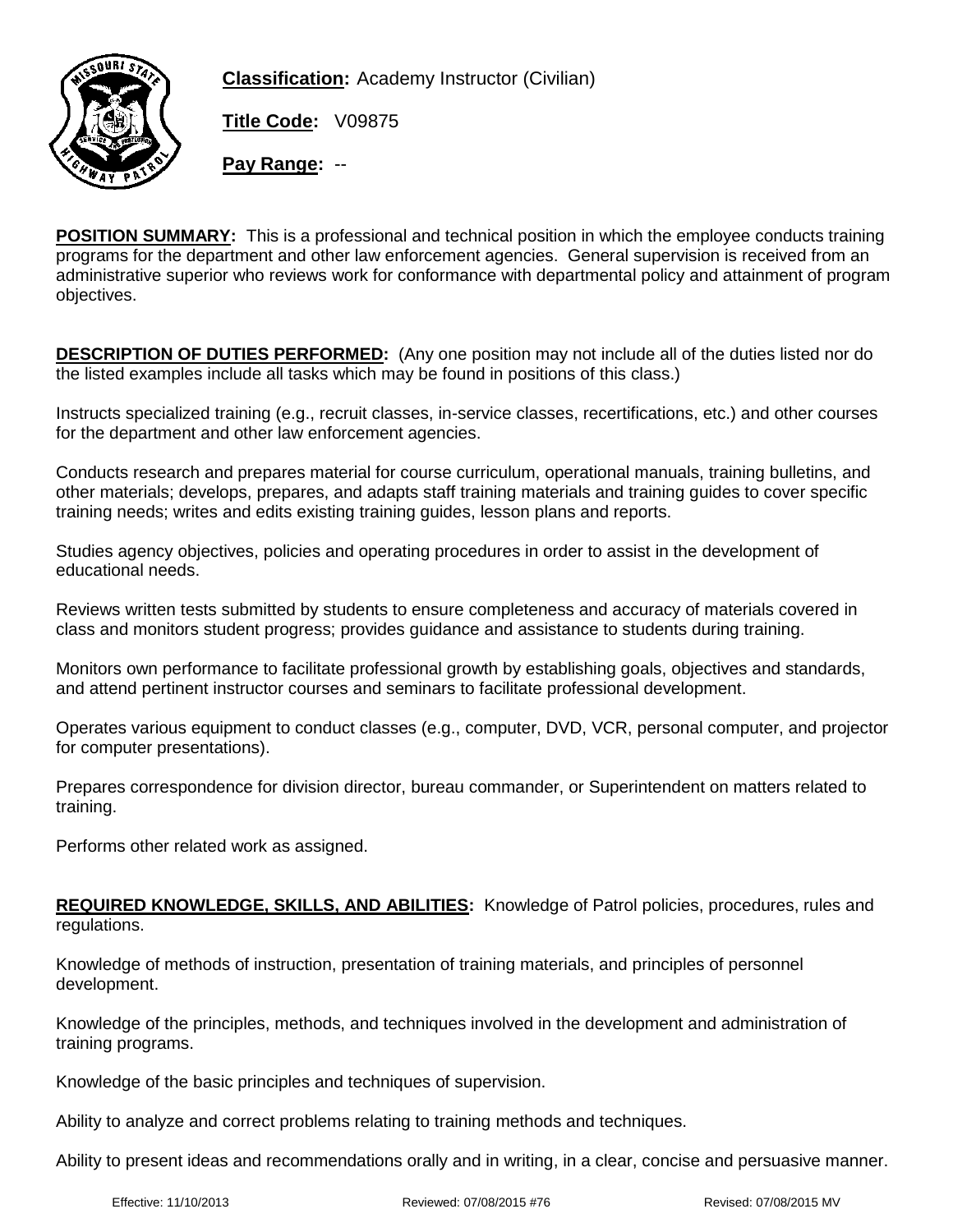## **Classification:** Academy Instructor (Civilian) **Page 2** Page 2

Ability to assist agency staff in identifying training needs and developing training programs.

Ability to learn how to create reports and documents utilizing Microsoft Word, Microsoft Excel, or other computer software.

Ability to provide leadership to academy students.

Ability to effectively plan, develop, and organize materials for use in training programs.

Ability to lead discussions and instruct participants in training classes.

Ability to present ideas clearly.

Ability to operate audiovisual aids and other equipment used for training purposes.

Ability to learn how to produce computer presentations using Microsoft PowerPoint or other presentation-based computer software.

Ability to instruct and relate to students who have diverse social and ethnic backgrounds.

Ability to lead discussions during specialized training classes and solicit ideas, thoughts and comments from classroom participants.

Ability to assist in determining training needs and developing appropriate training material.

Ability to operate basic office equipment as detailed in the description of duties.

Ability to handle restricted and confidential information in a professional manner and maintain the information as such.

Ability to communicate in English clearly and concisely, both orally and in writing.

Ability to establish and maintain harmonious working relations with others.

Ability to work with sensitive material (e.g., written material, photographs, and/or verbal language, etc.).

Ability to work hours as assigned.

**MINIMUM EXPERIENCE AND EDUCATION REQUIRED:** (The following represents the minimum qualifications used to accept applicants, provided that equivalent substitution will be permitted in case of deficiencies in either experience or education.)

Possess a bachelor's degree from an accredited college or university in Curriculum & Instruction, Education, Public Administration, Business Administration, or a closely related field and one year experience where the primary duties involved training and/or instruction.

OR

Five years of experience where the primary duties involve classroom training, training course design and development, and/or curriculum planning.